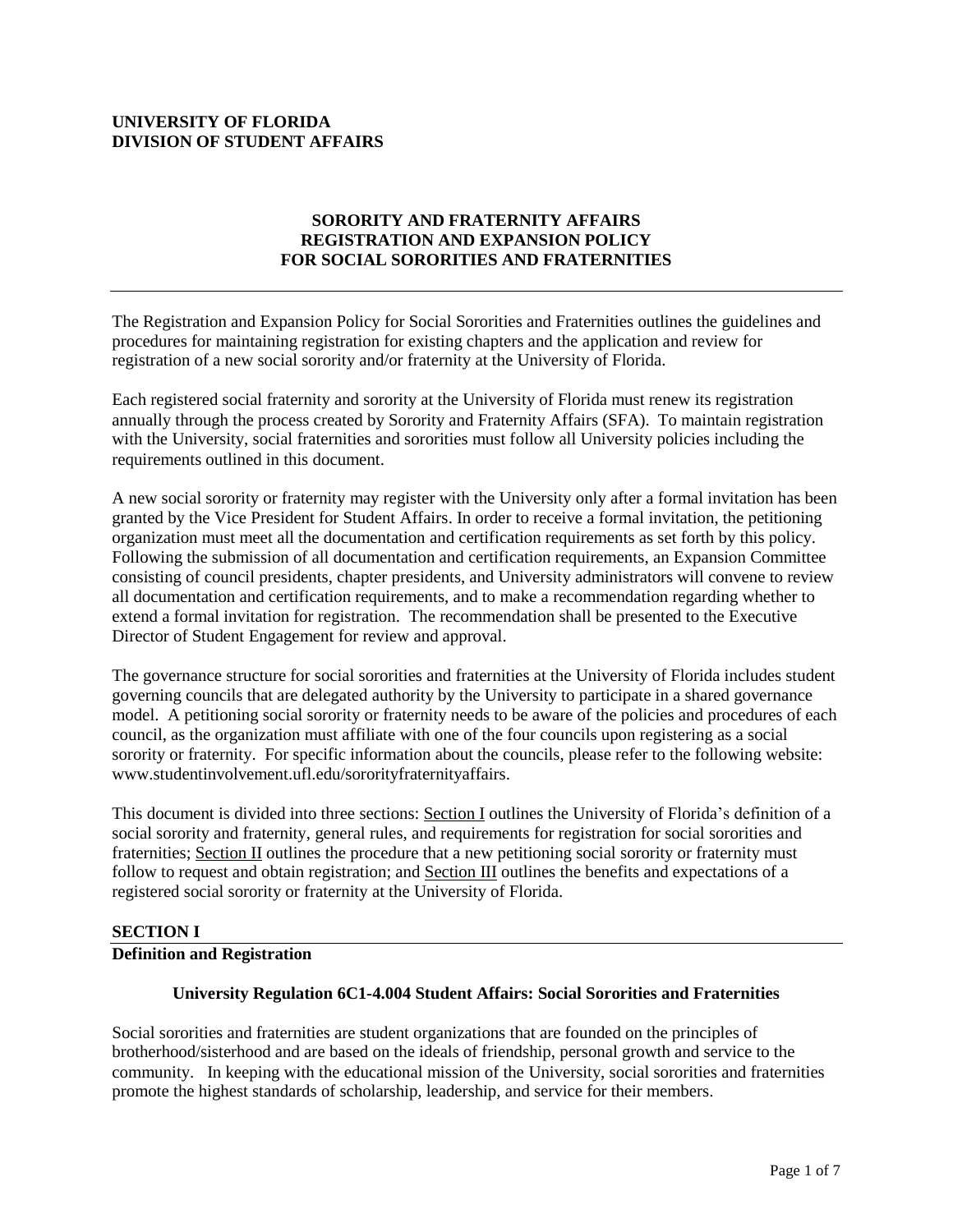The United States Department of Education has established guidelines and criteria necessary to be classified as a social sorority or fraternity (which includes a provision that allows an organization to operate as a single-sex organization). In keeping with the criteria established by the Department of Education, the University of Florida classifies social sororities and fraternities as organizations that:

- Do not limit membership to persons pursuing or having interest in a particular field of study, profession or academic discipline
- Do not serve as honorary societies for academic, leadership, or any other endeavor
- Do not permit members to hold membership in other social sororities or fraternities.

In addition these organizations must also:

- Have tax-exempt status under Section 501(c)(7) of the Internal Revenue Code
- Limit membership to currently enrolled, degree-seeking students at the University of Florida.

Social sororities and fraternities shall exist at the University of Florida as registered student organizations and shall be classified as social sororities and fraternities, governed by policies established by the Division of Student Affairs and administered through the Department of Student Activities and Involvement/Sorority and Fraternity Affairs (SFA).

The governance structure established by the University of Florida includes student input and participation. Student input and participation is accomplished through authority delegated by SFA to designated student governing councils. Social sororities and fraternities must abide by applicable university policies, regulations, and procedures governing student organizations, as well as policies, guidelines, and procedures established by SFA and the designated governing councils.

A new social sorority or fraternity seeking registration at the University of Florida must complete the expansion process as outlined in the Policy on Expansion for Social Sororities and Fraternities. No social sorority or fraternity shall be registered at the University of Florida without approval by SFA and affiliation with a designated governing council.

A social sorority or fraternity that operates a residential unit and provides opportunities for housing to university students, must abide by facility management policies and standards as established by the University, including but not limited to the following: (1) Organizations must have a live-in House Director and be in compliance with related policies; (2) Organizations must be in compliance with fire safety standards and must pass Fire Safety Inspections [as conducted by the University]; (3) Organizations must comply with building inspection and related policies and must take corrective measures as needed or required.

The University reserves the right to withhold, revoke, or suspend the registration of any social sorority or fraternity that fails to adhere to University regulations, rules, policies, and/or guidelines.

## **Registration**

All registered social fraternities and sororities must renew their chapter's registration at the beginning of each fall semester by the deadline established by SFA. As a part of the registration renewal certain information, paperwork, and agreements may be required as outlined by SFA.

All registered social fraternities and sororities must also maintain active membership within one of the four governing councils at the University: Interfraternity Council, Multicultural Greek Council, National Pan-Hellenic Council, Panhellenic Council.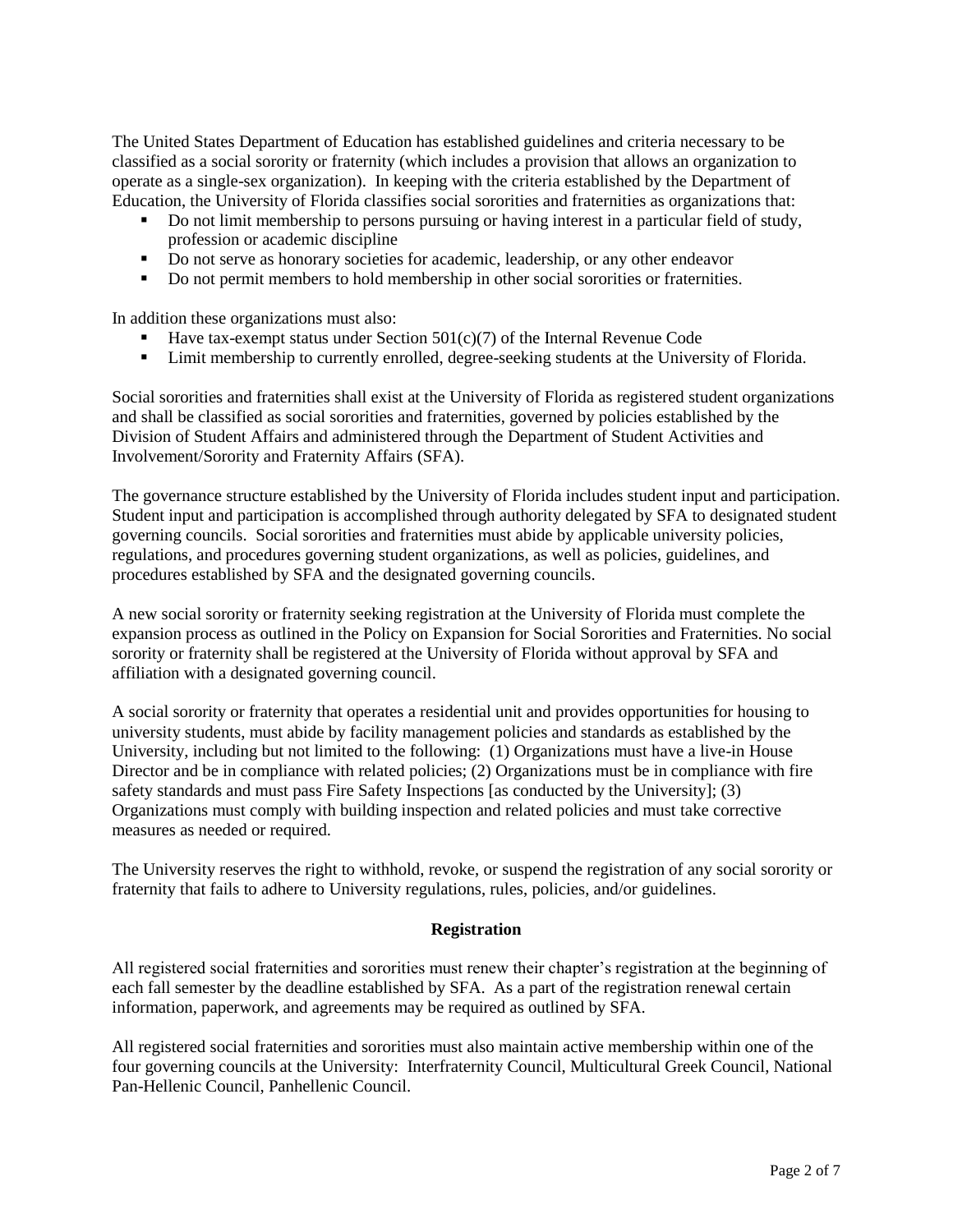In addition to a failure to follow University rules, policies, and/or guidelines, a fraternity's or sorority's registration as an organization may be withheld or revoked when:

- The chapter fails to provide chapter support information, documentation or fails to update information as requested by the University and Sorority and Fraternity Affairs.
- The chapter fails to participate in mandatory training programs from the University or Sorority and Fraternity Affairs.
- The chapter is found to be accepting or recruiting members that are not currently enrolled, degree-seeking University of Florida students.
- A chapter fails to maintain active membership within its respective governing council.

## **SECTION II**

#### **Procedure for New Fraternities and Sororities Seeking Registration**

Any new social sorority or fraternity seeking registration at the University of Florida may send a written letter of interest to the Director of Sorority and Fraternity Affairs. The interested organization may also have a phone call or face-to-face meeting with the Director of SFA to discuss interest as well as current trends at the University and the University's open expansion status. All communication from the social fraternity or sorority must come from the headquarters staff or national governing body. In the letter of interest, the fraternity or sorority should articulate for which governing council it is seeking affiliation.

For expansions of National Panhellenic Conference sororities, the university will work in concert with the process as outlined in the *NPC Manual of Information* as adopted by the National Panhellenic Conference; however, all University of Florida requirements must be met.

#### **Initial Review Committee**

The Initial Review Committee shall convene within the first two months of the spring semester each calendar year (or at such other time as needed as determined by the Director of Sorority and Fraternity Affairs) to conduct the expansion review process.

The purpose of the Initial Review Committee is to assess the need, evaluate timing and feasibility, and make a recommendation regarding the feasibility for growth of the social sorority and fraternity community at the University of Florida. The committee will review the status of the social sorority and fraternity community relative to size, recruitment/intake numbers, membership retention, general interests and needs of the UF student body, as well as any other relevant information. Based on all information considered, the committee shall prioritize which type of organization would best benefit the campus community and the social sorority and fraternity community (i.e. which governing council should be open for expansion for that year). A recommendation for expansion for that calendar year shall be presented to the Executive Director for Student Engagement for review and approval. All meetings of the Initial Review Committee will be open to the Greek community.

#### **Membership**

The Initial Review Committee shall consist of the president (or a designated executive officer) from each of the four governing councils; one chapter president from each of the governing councils (appointed by the respective council's voting membership); one staff member from the Division of Student Affairs (appointed by the Director of Sorority and Fraternity Affairs); one chapter advisor (appointed by the Director of Sorority and Fraternity Affairs); and the Director of Sorority and Fraternity Affairs who shall serve as the chair of the committee. All students on the committee shall be currently enrolled at UF.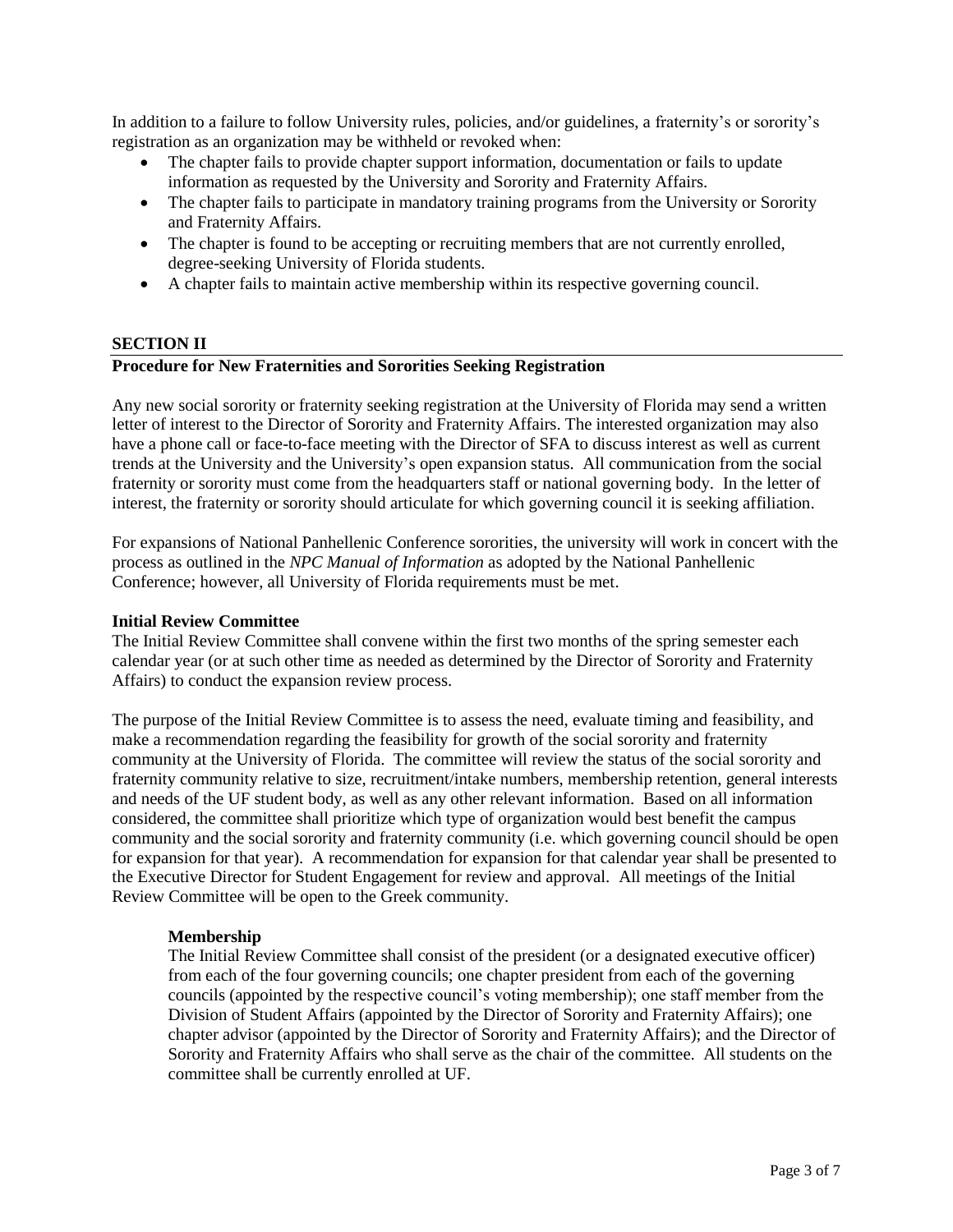If it is determined that one or more governing councils will be open for expansion for that calendar year, a notice of expansion will be sent electronically to those social fraternities and sororities that have submitted letters of interest. Other fraternities and sororities or governing national umbrella organizations may also be notified based on the values and type of organization being pursued by the University. The notice of expansion will be sent by end of May. Interested fraternities and sororities will then have until the assigned deadline to submit a full interest packet as described below. Information will be included in the SFA notice of expansion to provide an overview of the University of Florida, the Florida Greek Community, and policies and procedures governing social sororities and fraternities. An Expansion Committee will be convened and the review process will take place the fall semester of that year. Fraternities and sororities considered during that expansion cycle will not be invited to register as social fraternity or sorority earlier than the following spring semester.

## **Expansion Committee**

The purpose of the Expansion Committee is to conduct the review and evaluation process for the organization(s) petitioning for consideration for new registration. The Expansion Committee shall be convened upon the recommendation of the Initial Review Committee and approval by the Executive Director for Student Engagement. The committee shall extend an invitation to up to three organizations per governing council to visit campus during the fall semester to make a formal presentation for further consideration. All meetings of the Expansion Committee will be open to the Greek community.

### **Membership**

The Expansion Committee shall consist of one member from each executive board of the four governing councils (selected by the respective council president); one additional member (current chapter presidents, former chapter presidents, or chapter executive board member designated by the council president and approved by the voting membership for the respective council) from each governing council that is exploring expansion that year; one staff member from the Division of Student Affairs (appointed by the Executive Director of Student Engagement); one chapter advisor (appointed by Sorority and Fraternity Affairs); and the Director of Sorority and Fraternity Affairs who shall serve as chair of the committee. All students on the committee shall be currently enrolled at UF. The additional governing council member will only vote in matters relating to that governing council.

#### **Documentation**

Following the notice of expansion, interested organizations shall provide SFA with the following information which must come from the (inter)national headquarters or (inter)national governing body of the organization:

- 1. Proof that the fraternity or sorority is affiliated with a (inter)national parent organization of the same name that has sustained 10 consecutive years of business.
- 2. Documentation of a  $501(c)(7)$  tax status by the Internal Revenue Service
- 3. Proof of liability insurance in the amount of \$1 million for un-housed chapters and \$2 million for housed chapters. The University of Florida Board of Trustees must be named as additional insured.
- 4. Number of alumni residing in the immediate area (100 mile radius of Gainesville)
- 5. Contact information and UF ID numbers for any University of Florida students currently interested in affiliating with the organization (if applicable)
- 6. Description of advisor or advisory board plan including set-up and expectations and roles
- 7. Colonization process for the group to receive a charter
- 8. List of undergraduate collegiate chapters nationwide including total membership size for each chapter
- 9. National risk management policies related to alcohol, drugs, hazing and facility management (if applicable)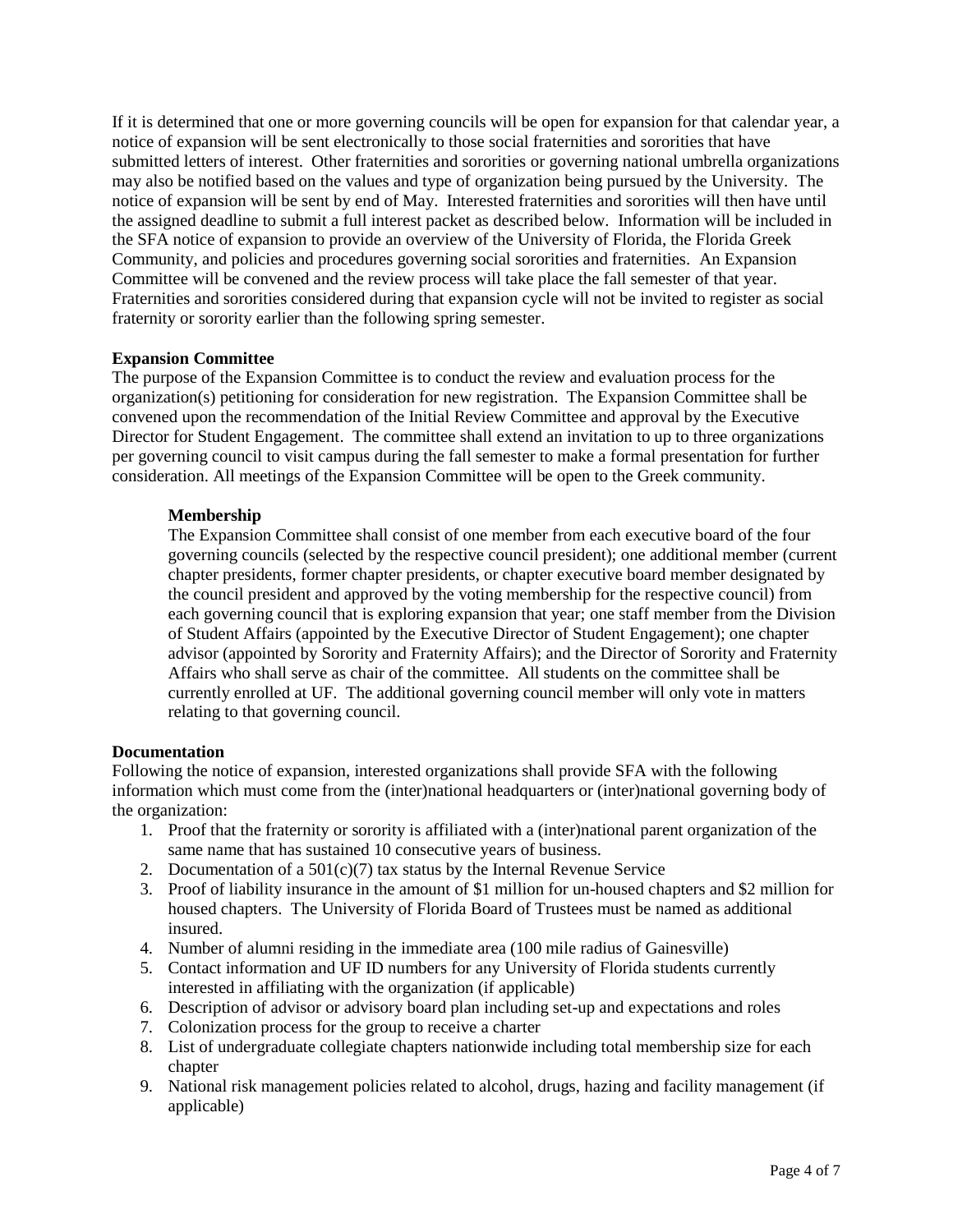- 10. General description of the new member education/intake program including the length of time the new member education/intake program spans before initiation
- 11. Information about leadership development programs provided at the local, state, regional, and/or national level(s)
- 12. List of other institutions where the organization expanded within the past three years and permission to contact those campuses to inquire about the experience
- 13. Plan of action and timeline for the expansion including support for the organization by the headquarters and alumni; identification of, length of time to be present, and functions to be performed by national, regional, and/or state staff in support of the process; and the level of support and plan for ongoing consultations and supervision for the colony/chapter
- 14. Financial support available to the chapter from the headquarters and alumni, to include a statement concerning how the headquarters will address any outstanding liabilities or other legal responsibilities incurred by the organization in the event that the expansion is not successful
- 15. A copy of the (inter)national constitution and by-laws containing language that demonstrates compliance with the University and US Department of Education's definition of and criteria for a social sorority or fraternity
- 16. Plans related to colony/chapter housing (if applicable)
- 17. Explanation of how the organization fulfills the needs of the university community and will be able to differentiate itself from other chapters that currently are registered
- 18. Further clarification and explanation on the reasons why the organization will be a good fit in the selected governing council to which the organization would belong
- 19. Any additional information requested by the University of Florida

# **Statement of commitment to University policies and guidelines**

The petitioning sorority or fraternity must also submit a letter that specifically articulates agreement to the following items:

- 1. Adherence to the Florida Greek Standards (FGS) Accreditation Program and requirements outlined in the document (refer to [www.studentinvolvement.ufl.edu/sororityfraternityaffairs](http://www.studentinvolvement.ufl.edu/sororityfraternityaffairs) for more information about the FGS)
- 2. Compliance with all University of Florida policies and guidelines including but not limited to those related to:
	- A. Non-discrimination (sex excluded): [http://regulations.ufl.edu/wp](http://regulations.ufl.edu/wp-content/uploads/2013/03/1006.pdf)[content/uploads/2013/03/1006.pdf](http://regulations.ufl.edu/wp-content/uploads/2013/03/1006.pdf)
	- B. Student Honor Code and Student Conduct Code: [http://regulations.ufl.edu/wp](http://regulations.ufl.edu/wp-content/uploads/2012/09/4041.pdf)[content/uploads/2012/09/4041.pdf](http://regulations.ufl.edu/wp-content/uploads/2012/09/4041.pdf)
	- C. Student Leader Eligibility: [http://regulations.ufl.edu/wp](http://regulations.ufl.edu/wp-content/uploads/2012/09/4003.pdf)[content/uploads/2012/09/4003.pdf](http://regulations.ufl.edu/wp-content/uploads/2012/09/4003.pdf)
	- D. Commercial Activity:<http://regulations.ufl.edu/wp-content/uploads/2012/09/4006.pdf>
- 3. Compliance with the University's eight week initiation requirement
- 4. General support for and compliance with the constitution and any other rules of the respective governing council with which the organization will affiliate
- 5. Any additional information requested by the University of Florida

Petitioning organizations shall provide three copies of information and materials listed above under section headings "Documentation" and "Statement of commitment to University policies and guidelines". The information shall be submitted in hardcopy format and must be bound (or placed in a binder) and tabbed to correspond with the requirements as listed. The petitioning organization may provide additional information or materials as part of their expansion packet. Failure to provide information as requested may delay the process or may be grounds for termination of consideration for expansion.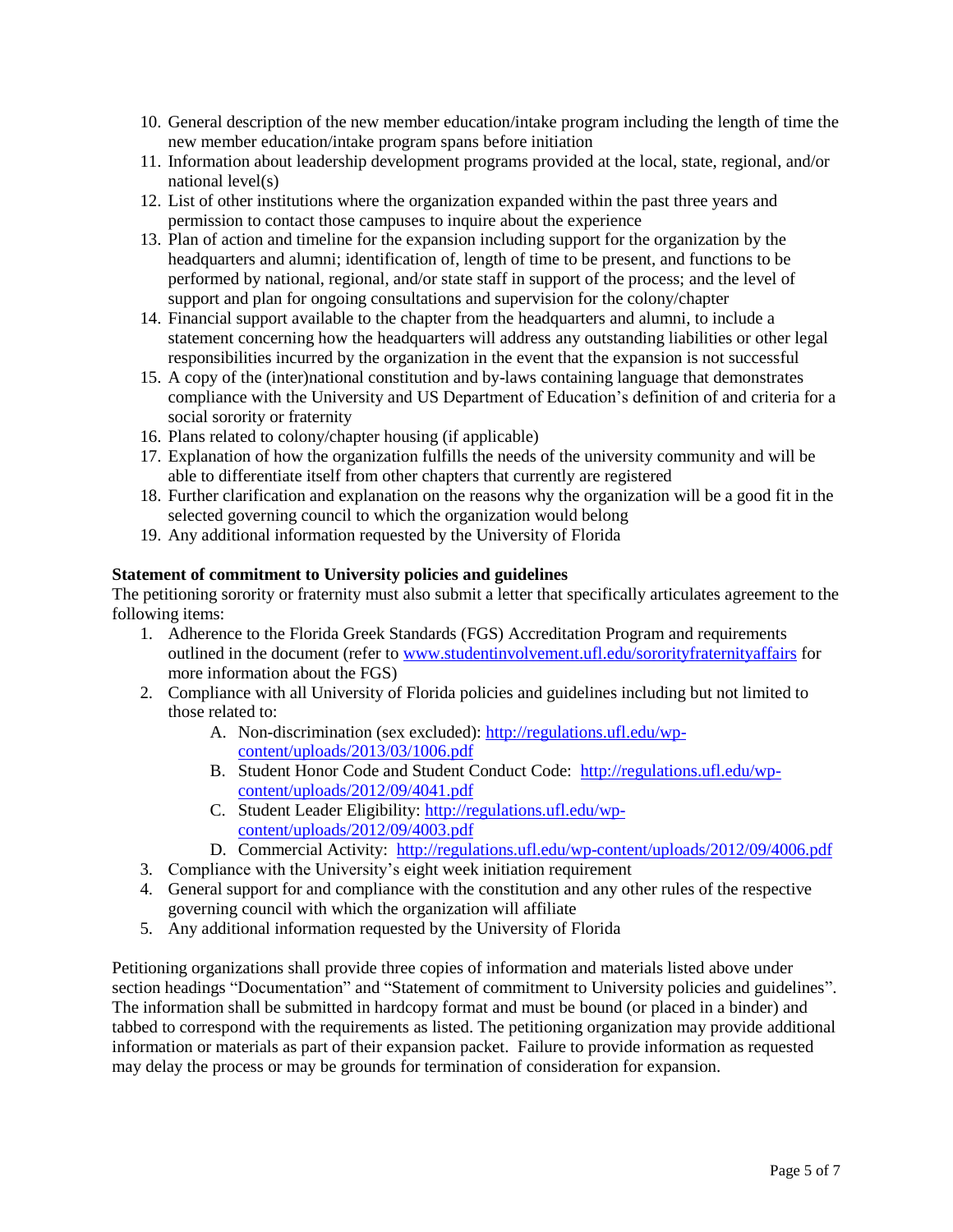## **Formal Presentation**

Each invited organization shall visit campus to make a formal presentation to the University and Greek community. During that time, additional meetings may be conducted with the Expansion Committee, Greek leaders, and University Administration. These meetings will be coordinated by Sorority and Fraternity Affairs.

Topics for the formal presentation shall include:

- 1. Interest and rationale in expanding at the University of Florida
- 2. Alumni support committed to the expansion project and ongoing support for the organization
- 3. Resources that will be assigned by the (inter)national office during the first six to eight weeks of the expansion process
- 4. Ongoing resources and support from the (inter)national office provided to the colony/chapter
- 5. Risk management policies and educational initiatives related to hazing, alcohol, drugs and facility management (if applicable)
- 6. Leadership development opportunities and an overview of the new member/intake curriculum
- 7. Support provided to assist colony/chapter in meeting or exceeding the Florida Greek Standards
- 8. How the chapter will offer an experience to students that is not currently afforded by existing social sororities and fraternities

Immediately following the formal presentation and visit, the respective council's presidents or voting delegates must vote on the probability for success of the presenting social sorority or fraternity at the University of Florida. The Expansion Committee shall consider the outcome of the council's vote as one vote on the Expansion Committee for expansion related to that council only. The council's vote for the affirmative will require a simple majority vote. Upon review and consideration of all relevant information, the Expansion Committee shall make a recommendation to the Executive Director of Student Engagement for review and approval as to whether an invitation for registration should be extended for each presenting organization. A simple majority for the affirmative is required (a tie is not a recommendation for the affirmative). The organization(s) shall be notified in writing of the decision and if approved, shall be invited to register as a social sorority or fraternity at the University of Florida for the upcoming spring semester or later as agreed upon with the organization.

Organizations not selected must reapply for future consideration by the Expansion Committee as outlined in Section II.

A new organization that registers at the University of Florida through the expansion process, hereafter referred to as a colony, must complete a one year probationary period in the respective governing council to establish its success based on performance levels using the Florida Greek Standards accreditation program. During the probationary period, the sorority or fraternity may have voting privileges in and will be assessed dues by the respective governing council. After successful completion of the Florida Greek Standards during the one year probationary period, the social sorority or fraternity may become a full or regular member of the respective governing council. If the organization fails to meet Accredited Chapter or higher status by the Florida Greek Standards program, it will remain in probationary status for an additional year. If the organization fails to meet Accredited Chapter by the Florida Greek Standards for its first two years, its ability to maintain registration may be revoked.

Each colony shall become a fully chartered chapter by its headquarters within two years of registering. Failure to do so may result in the loss of registration as a social sorority or fraternity. If an organization has not become a fully charted chapter within two years, the organization must petition SFA in writing to explain any mitigating circumstances and to request an extension. If registration as a social sorority or fraternity is revoked, the ability to re-register may require completing the expansion process as outlined in this document.